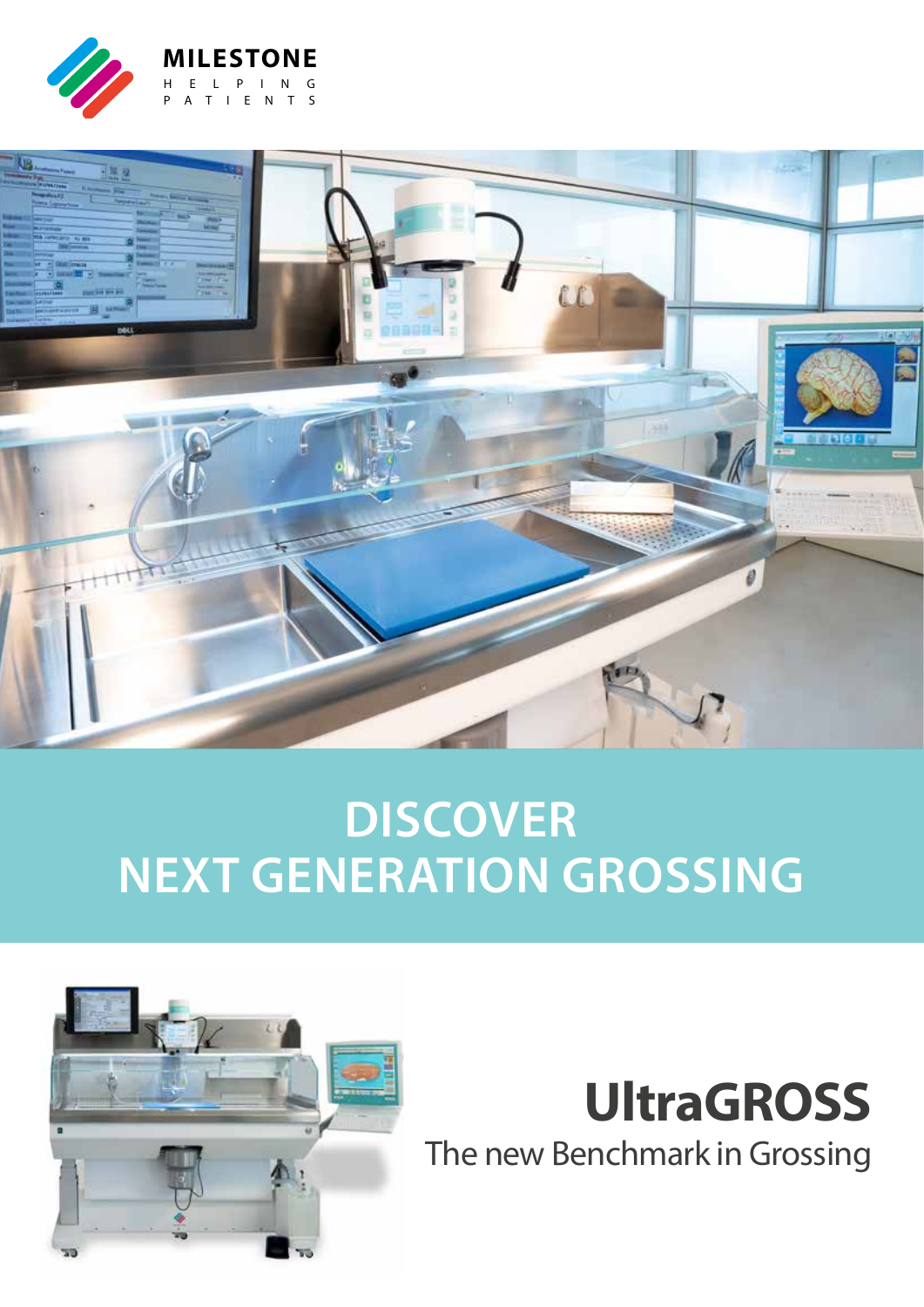## YOU DREAMT IT **WE BUILT IT**

### **TRADITIONAL GROSSING**

Today all premium models of grossing stations feature:

- **»** ELEVATING STATION
- **»** PROPER LIGHTING
- **»** GARBAGE DISPOSAL
- **»** LARGE, ACCESSIBLE WORK SURFACE
- **»** LOTS OF STORAGE **»** SHELF FOR DICTATION EQUIPMENT
	- **»** POSSIBILITY TO INSTALL MONITOR/KEYBOARD/CPU
- **»** DATA PORTS

**»** EASYNESS OF CLEANING

**»** FILTER USAGE TRACKING SYSTEM

### **DISCLAIMER**

### UltraGROSS IS NOT ANOTHER GROSSING STATION. **IT IS A SCIENTIFIC TOOL.**

### **CHALLENGING THE STATUS QUO**

UltraGROSS opens a new era of the grossing devices: for the first time ever, the grossing station becomes a **scientific tool**. With the UltraGROSS, the pathologist generates full documentation and ensures complete traceability of the grossing, maintaining intact the chain of custody. Besides featuring all the above specifications, this new scientific tool has challenged and improved the status quo in several fields, which led to:

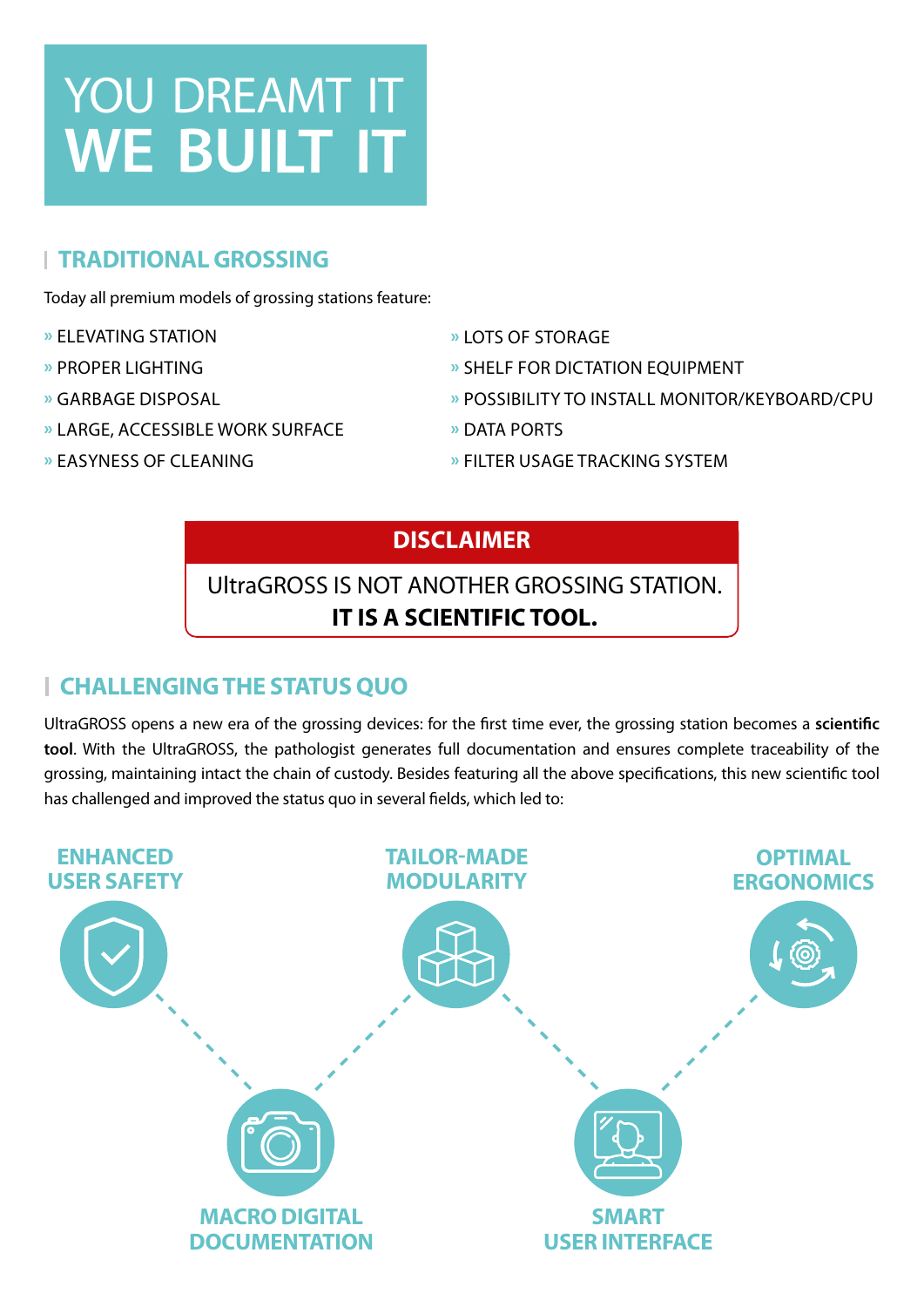



**VIEW ME** IN YOUR LAB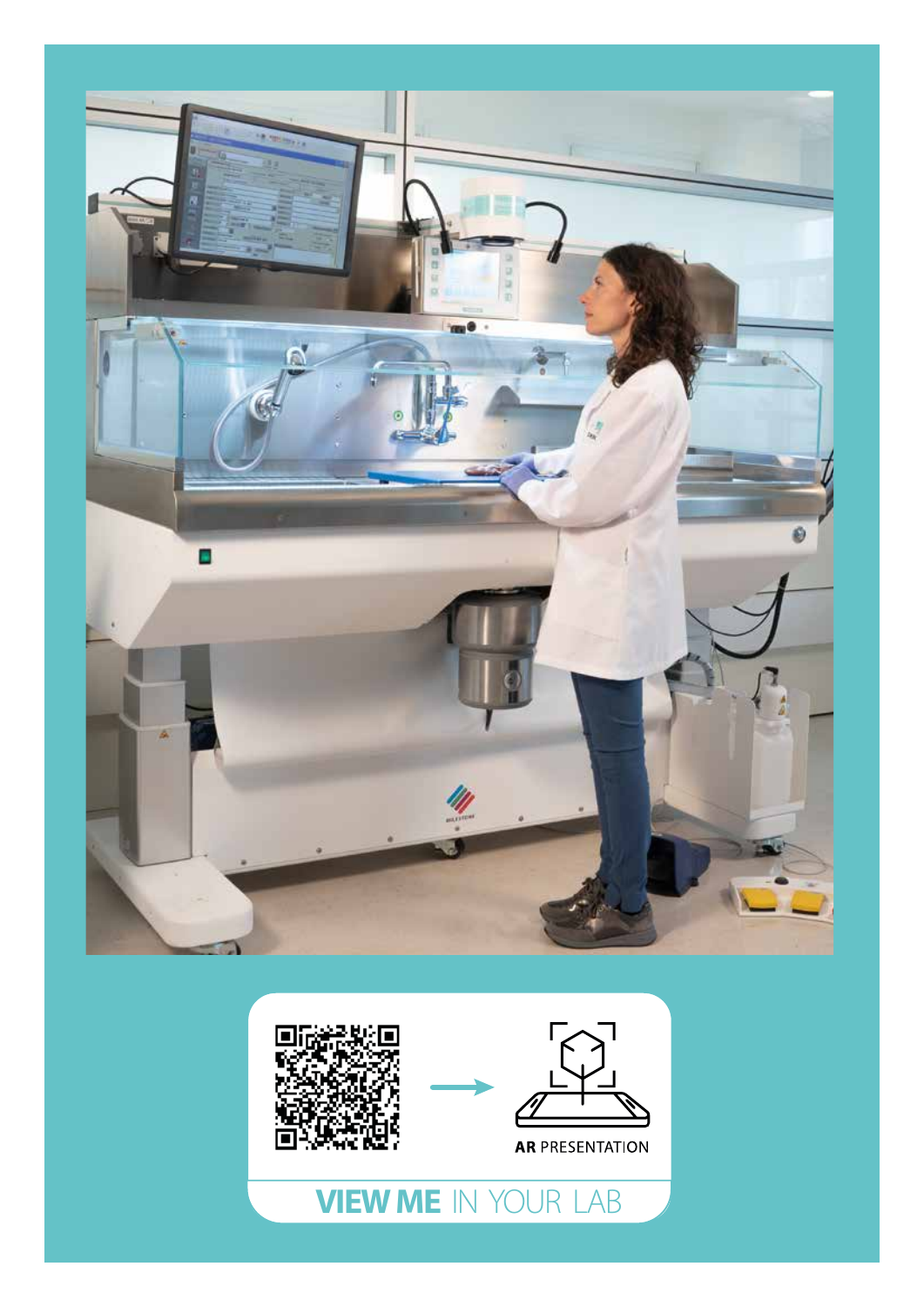

#### **ENHANCED SAFETY**

- 1) Spent / fresh formalin tanks with safety valves
- 2) Spoiler for ventilation
- 3) Heavy duty water spray faucet
- 4) Operator presence sensor
- 5) Structure in AISI 304 steel

#### **TAILOR-MADE MODULARITY**

6) Modules for working area in AISI 316 steel acid resistant

### **SMART USER INTERFACE**

7) Control touch terminal with all functions

### **MACRO DIGITAL DOCUMENTATION**

- 8) Free space for LIS monitor 9) MacroPATH macro digital system
- 10) Side mounted MacroPATH PC unit

### **OPTIMAL ERGONOMICS**

- 11) Foot control console for MacroPATH
- 12) Pump foot control
- 13) Heavy safety caster for mobility
- 14) Elevating column with internal control
- 15) Disposal
- 16) Mobile magnetic bar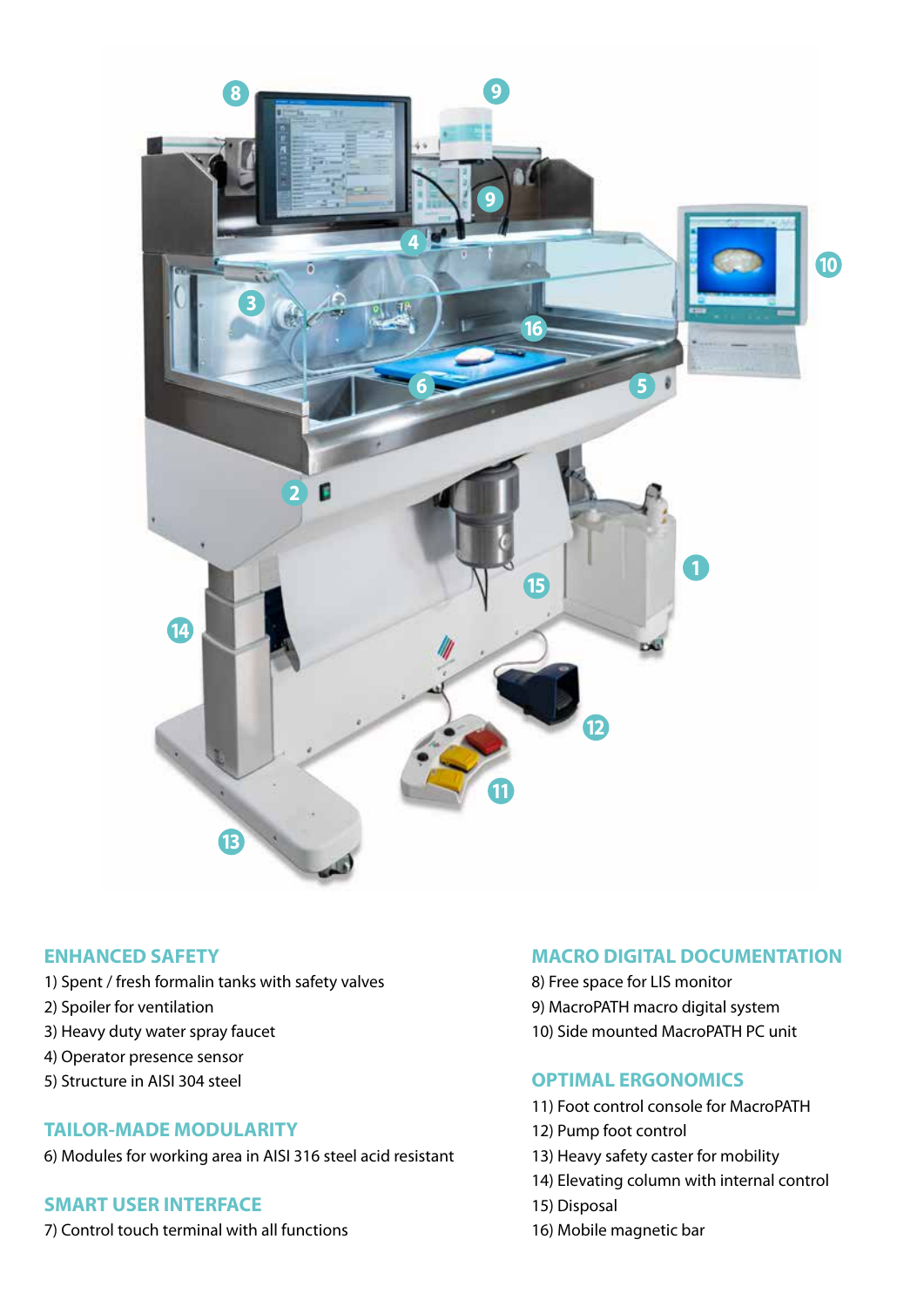Choosing the right configuration for your requirements is easy. For your convenience, four UltraGROSS models have already been set up to cover the majority of lab requirements. Each edition carries the name of a famous pathologist, as a recognition of their contribute to the art of grossing.

## **OF THE ART** CHALLENGING TODAY'S STATE

| <b>MALPIGHI</b><br><b>EDITION</b>                                           | <b>GOLGI</b><br><b>EDITION</b>                                              | <b>ROSAI</b><br><b>EDITION</b>                                              | <b>VIRCHOW</b><br><b>EDITION</b>                                         | <b>YOUR OWN</b><br><b>EDITION</b>                             |
|-----------------------------------------------------------------------------|-----------------------------------------------------------------------------|-----------------------------------------------------------------------------|--------------------------------------------------------------------------|---------------------------------------------------------------|
|                                                                             |                                                                             |                                                                             |                                                                          |                                                               |
| An operational unit,<br>Available in 150-180 cm<br><b>Active or Passive</b> | An operational unit,<br>Available in 150-180 cm<br><b>Active or Passive</b> | An operational unit,<br>Available in 150-180 cm<br><b>Active or Passive</b> | An operational unit,<br>Available in 180 cm<br><b>Active or Passive</b>  | <b>Choose</b> from<br>a multiple list of<br>dedicated options |
|                                                                             | With<br><b>MacroPATH Basic</b><br>(No CPU)                                  | With complete<br><b>MacroPATH System</b><br>(with CPU)                      | With complete<br>2 x MacroPATH Systems<br>(with CPU).<br>For 2 operators |                                                               |





*UltraGROSS Rosai Edition*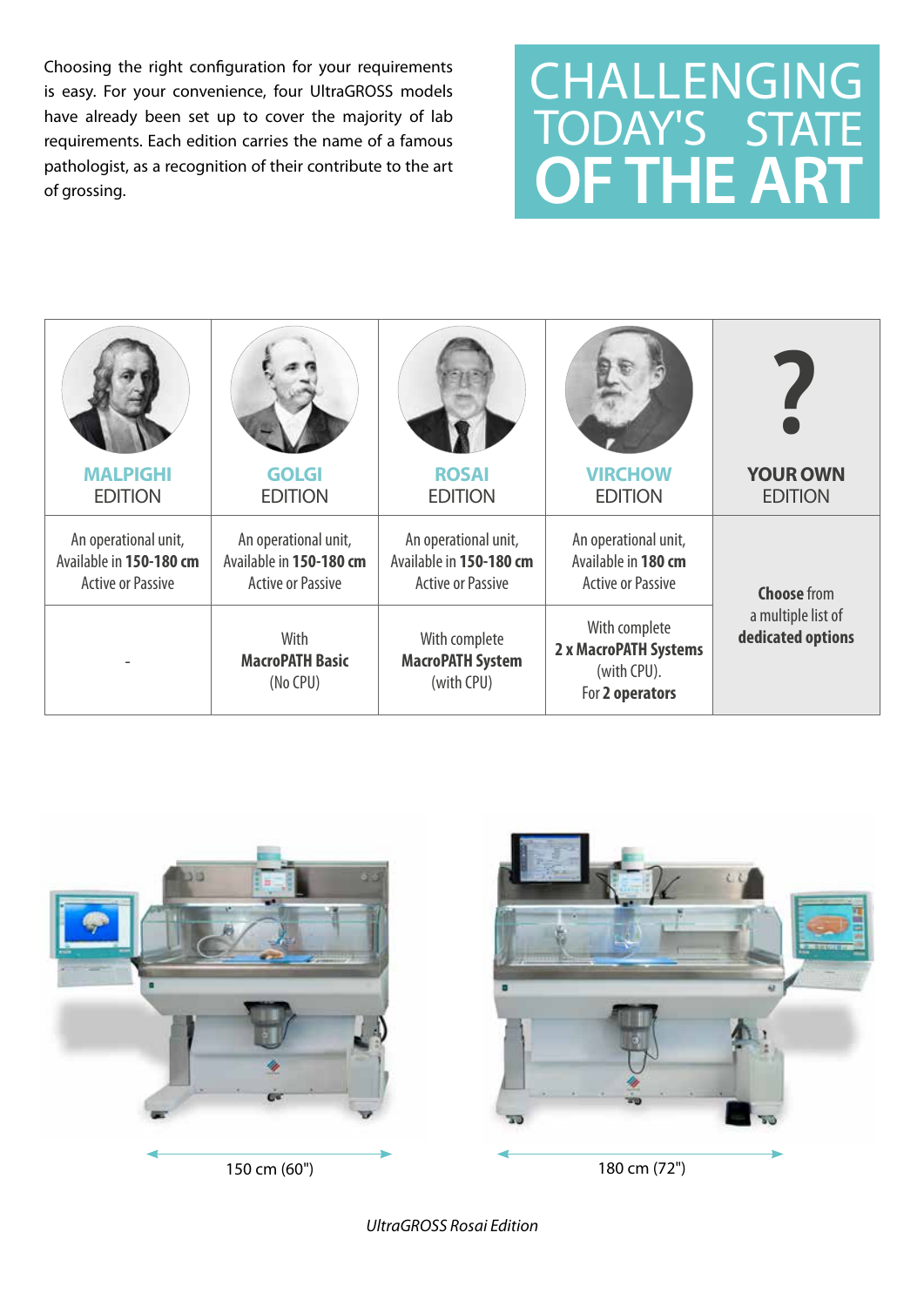# **LIKE NEVER** GROSSING **BEFORE**

### **ENHANCED USER SAFETY**

Our goal is to obtain Zero Formalin Exposure for the operator. A horizontally sliding safety shield with a 30° angled front creates an isolated bubble above the working area. A powerful downdraft and backdraft ventilation system eliminates all formalin contamination from the protected working area. User safety is also ensured through VIROCLEAN®, an automatic bio-decontamination system that disinfects all the surfaces through a dedicated solution with germicidal and virucidal efficacy. Taking advantage of the most **sophisticated scientific measuring devices**, we have ascertained that the UltraGROSS is fully compliant with all relevant international safety norms.





*Detecting frontal speed Noise level control for ergonomic environment*





*Smoke Test Powerful lighting of cutting area*

### **TAILOR-MADE MODULARITY**

The UltraGROSS can be tailor-made to fit your requirements of today (and tomorrow!) without the need for any kind of service/engineering intervention. This is possible due to a row of interchangeable stainless-steel modules 50x40cm (19,68"x 15,74") in AISI 316 which slide over an AISI 304 across the entire length of the basin underneath, which can be also used for cleaning extremely large specimens.



*The operator can easily move the modules across the basin Extra cutting board to handle large specimens*

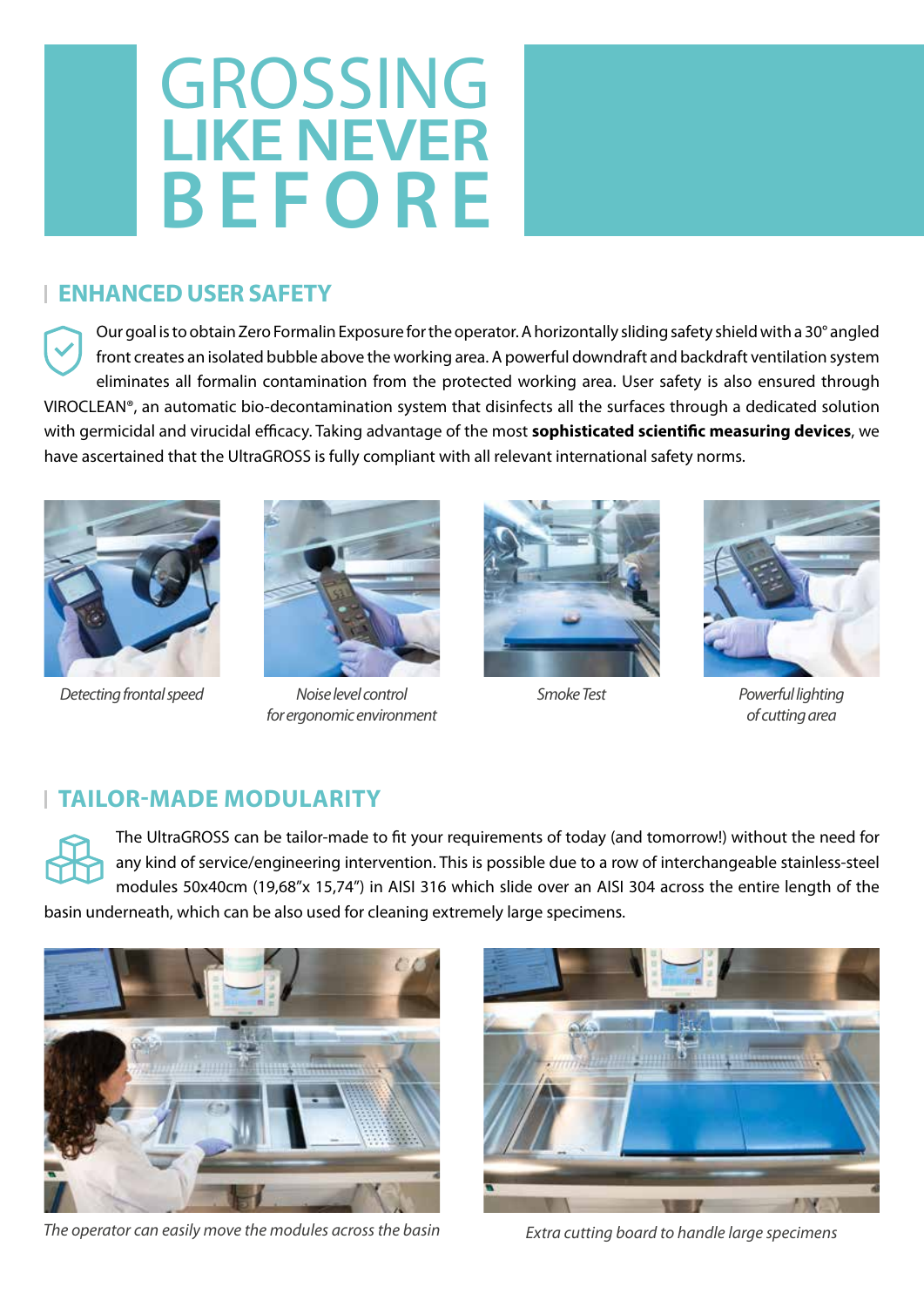### **MACRO DIGITAL DOCUMENTATION**

Full documentation and therefore an enhanced quality of the diagnostic report is assured through the built-in MacroPATH

macro digital imaging system, the most widely installed imaging system in the world.





### **OPTIMAL ERGONOMICS**

The working area can be easily adapted to the comfort of any operator through a user-friendly touchscreen control terminal. Sturdy industry casters with safety blocks allow to move the UltraGROSS easily. Water, power, exhaust as well as Ethernet outlets/ports are pre-installed for easy connectivity.

### **SMART USER INTERFACE**

An 8" industrial touchscreen terminal allows the operator to have full control of the unit. Through an external files icon, a USB stick

can be connected – useful for showing for example the grossing **guidelines of AAPA** or others. **Training videos** can also be run.